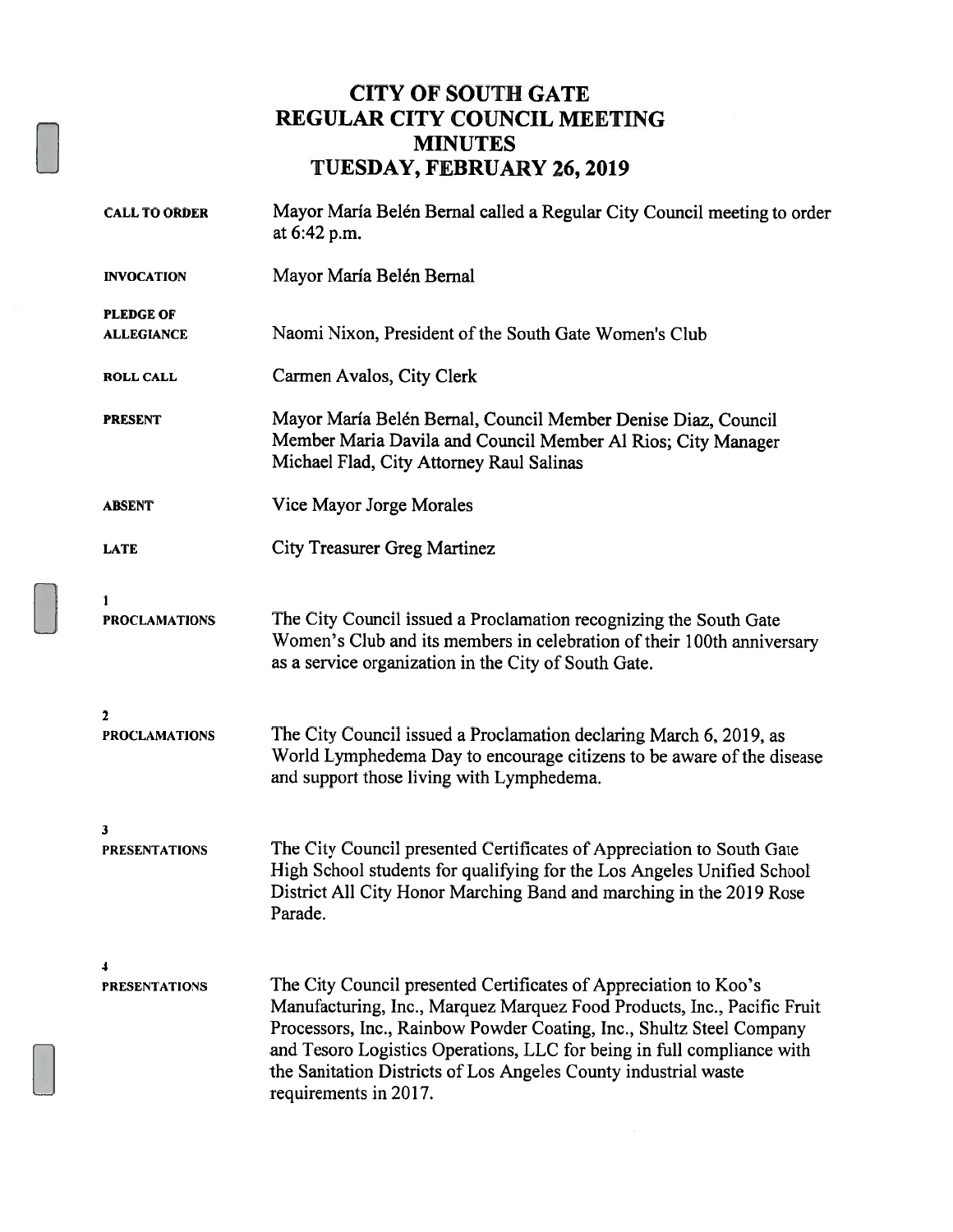| 5<br><b>PRESENTATIONS</b> | The City Council presented a Certificate of Appreciation to Interior<br>Removal Specialist, Inc., for receiving the State of California's highest<br>environmental honor, The Governor's Environmental and Economic<br>Leadership award.                                                                                                    |
|---------------------------|---------------------------------------------------------------------------------------------------------------------------------------------------------------------------------------------------------------------------------------------------------------------------------------------------------------------------------------------|
| 6<br>TITLE 11             | The City Council conducted a Public Hearing to consider waiving further<br>reading in full and introducing an Ordinance repealing Interim Ordinance<br>Nos. 2336 and 2338 in their entirety and adding new Chapter 11.43<br>(Accessory Dwelling Units and Accessory Structures), to Title 11<br>(Zoning), of the South Gate Municipal Code. |
|                           | Joe Perez, Community Development Director gave a brief presentation on<br>this item.                                                                                                                                                                                                                                                        |
|                           | Mayor Bernal opened the Public Hearing at 7:30 p.m.                                                                                                                                                                                                                                                                                         |
|                           | Virginia Johnson, 5751 McKinley Avenue has concerns with this<br>Ordinance including the stipulation that the owner must live on site and<br>that it does not address parking. She supports staff's recommendation but<br>not the Planning Commission.                                                                                      |
|                           | Jaime Capilla, 8481 California Avenue does not agree with the lot size and<br>would like to allow properties to have an ADU if the lot size is 5,000 feet<br>not 6,000 feet.                                                                                                                                                                |
|                           | Estella Palacios, 9924 Jackson Avenue supports having an ADU if the lot<br>size is 5,000 feet.                                                                                                                                                                                                                                              |
|                           | Oscar, 1631 Cassina Avenue has concerns with the lot size requirements<br>for an ADU.                                                                                                                                                                                                                                                       |
|                           | Greg Martinez, 2603 Ohio Avenue stated that if we lower the lot size we<br>might be able to get more people to come in and get building permits so an<br>ADU would be safer for the people living in many of the substandard<br>garages.                                                                                                    |
|                           | Jose De Anda, 9557 Bryson Avenue has concerns with the lot size<br>requirements for an ADU.                                                                                                                                                                                                                                                 |
|                           | Mora Taxa, 10346 Rosewood Avenue supports most of the changes to the<br>code but has concerns with the lot size requirements for an ADU.                                                                                                                                                                                                    |
|                           | Elizabeth, 8942 Hildreth Avenue has concerns with the lot size<br>requirements for an ADU.                                                                                                                                                                                                                                                  |
|                           |                                                                                                                                                                                                                                                                                                                                             |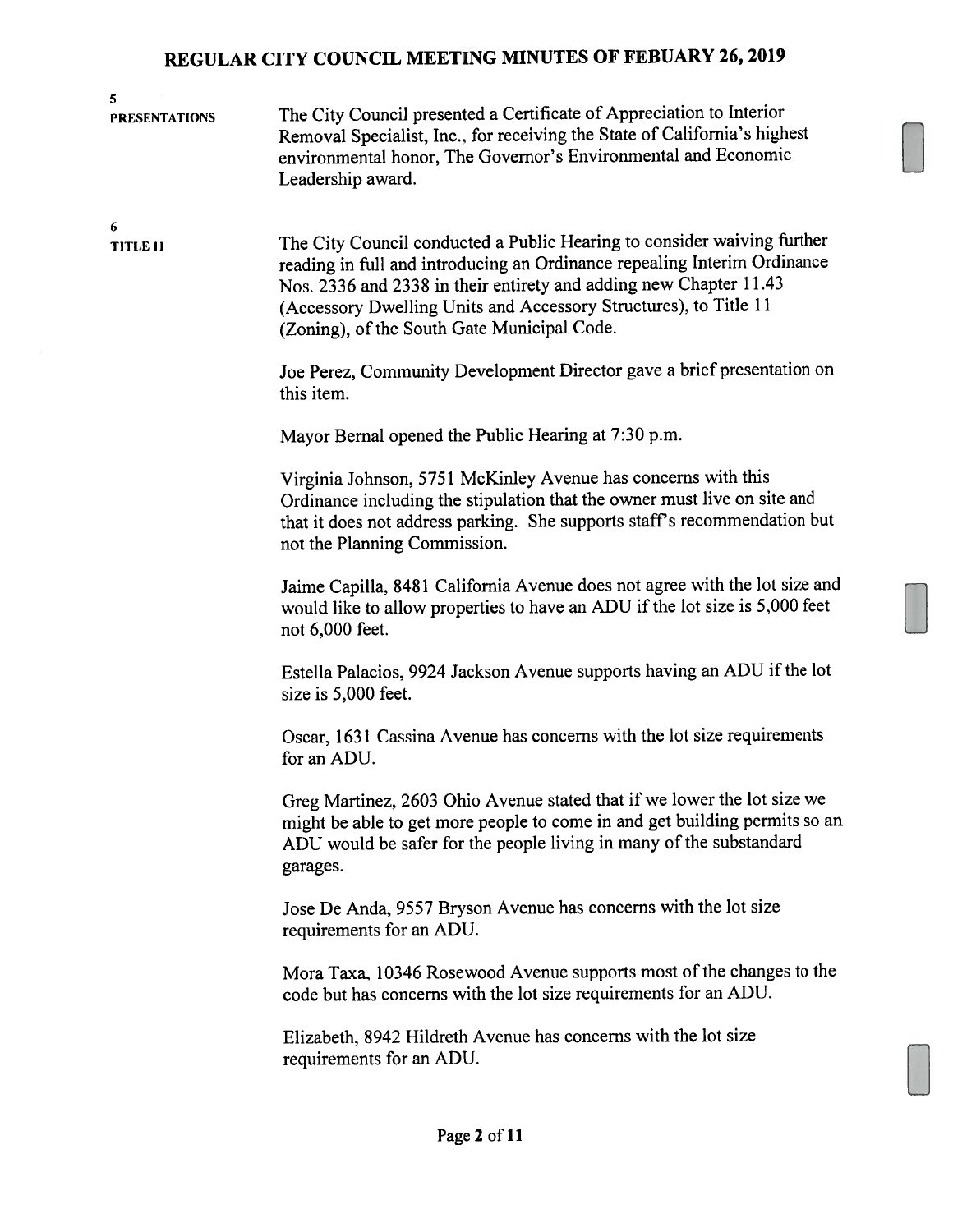6

TITLE II CONT'D Juan Carlos Mojica, 10600 Elizabeth Avenue has concerns with the lot size requirements for an ADU. He suggested that Council visit 10304 San Carlos Avenue to see what a unit looks like.

> Robert Ramirez, 5345 Ledgewood Drive has concerns with the lot size requirements for an ADU.

Mayor Bernal closed the Public Hearing at 8:14 p.m.

Mayor Bernal asked what the 15 ADUs have been doing about parking to meet the requirements the City currently has.

Director Perez responded that most of them are within 15 miles of a transit stop. Within the law we do try to require onsite parking for any ADU.

Mayor Bernal stated that in terms of ownership the owner must live on the lot and asked if any of the renters have been displaced if the properties change ownership.

Director Perez responded that there hasn't been any displacement that he knows of.

Mayor Bernal asked what the timeline that the City is currently working under.

Director Perez responded that it would be preferable in terms of an introduction tonight and adoption by the next meeting. That would allow enough time because after adoption it takes 30 days to come into effect.

Mayor Bernal feels that the whole City Council should be there to vote on this item and if this item had a timeline she would have appreciated more time to review before having to come to a decision.

Council Member Davila stated that if this issues was urgent it should have come before City Council at least two meetings ago. She also agrees that the full Council should be here to consider this item. Her greatest concern is parking and having a family of four living in such a small space. Currently there is no parking and you have people walking for blocks just to get a spot. At this time she feels that she is not ready to make a decision and asked that it be continued to the next meeting.

Council Member Davila and Mayor Bernal requested that staff arrange to see the property on San Carlos.

Council Member Diaz asked what the number of unpermitted units and garages are.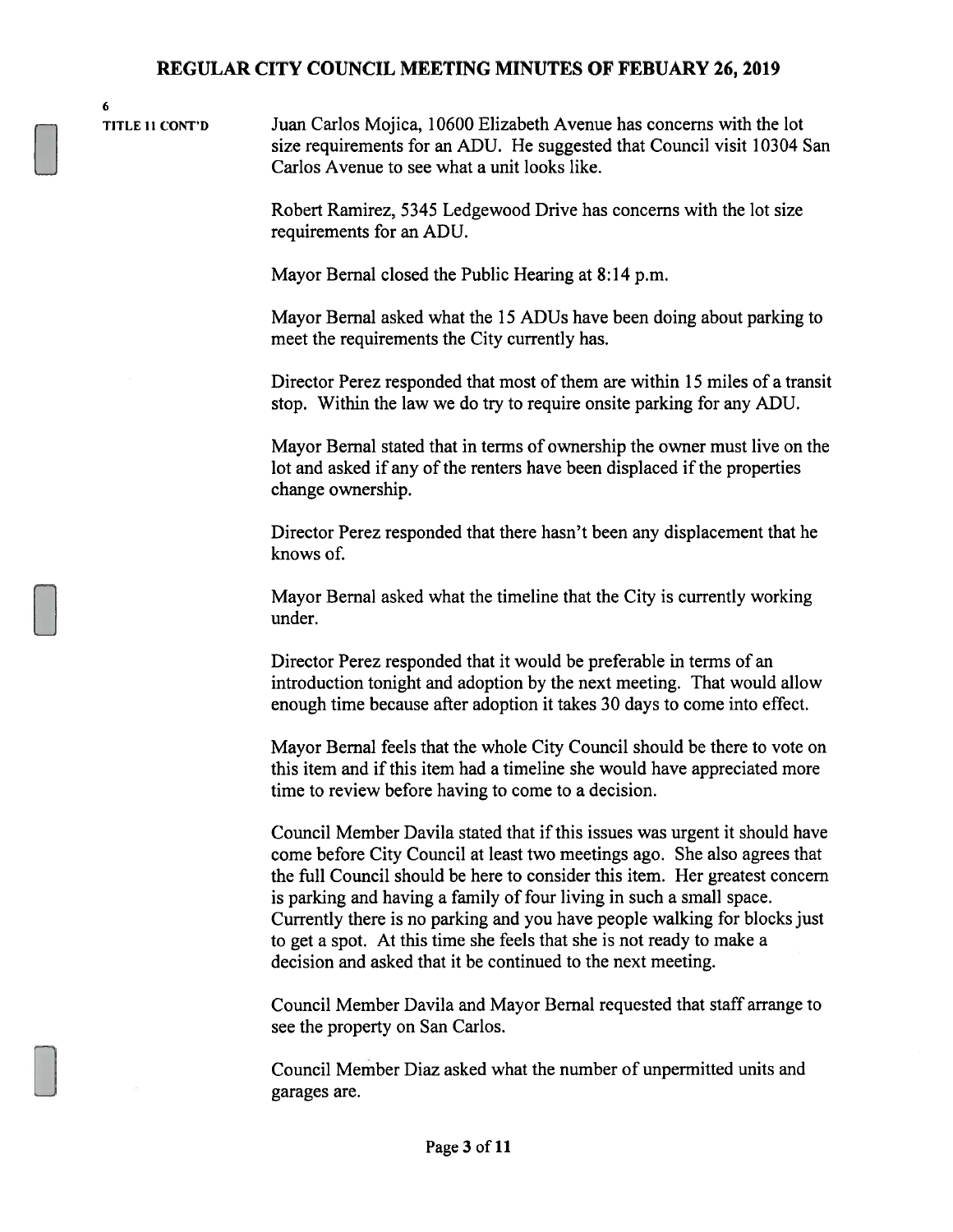6 TITLE 11 CONT'D Director Perez responded that he would have to get back to her with that number. Council Member Diaz also agrees that the item should he continued to give the Vice Mayor a chance to vote on the item. Council Member Rios agrees that the item should be continued and has concerns with the parking situation if this Ordinance passes. Mayor Bernal requested that in two weeks when this item comes back that we have a map showing where the neighborhood low areas are. This item was continued to the next City Council Meeting of March  $12<sup>th</sup>$ by motion of Council Member Davila and seconded by Mayor Bemal. ROLL CALL: Mayor Bernal, yes; Council Member Rios, yes Council Member Davila, yes; Council Member Diaz, yes; Vice Mayor Morales, Absent. COMMENTS FROM THE AUDIENCE Virginia Johnson, 5751 McKinley Avenue thanked City Staff for keeping the residents up to date on the American Legion property status. She feels that the campaign flyers for Denise Diaz, who is running for State Senate, were unpleasant, self-indulgent and that after only serving two years as a Council Member does not give her enough experience for the Senate. Iris Ilagan, Manager of the Leland Weaver Library thanked the Mayor for her work with the Reading with the Mayor event. Everyone enjoyed the event and would like to do more events like this. Nick Godoy, 8611 San Gabriel Avenue spoke on the parking issues and street vendors on San Gabriel near the school. REPORTS AND COMMENTS FROM CITY OFFICIAlS Art Cervantes, Assistant City Manager/Public Works Director stated that the City received a grant from the 1-710 Corridor in the amount of 2.1 million dollars. This will help fully fund the street improvements that we have proposed on Garfield Avenue and on Imperial Highway. Joe Perez, Community Development Director announced that there will be a grand opening at Burger IM on Friday, March 8<sup>th</sup> and we are also launching the Home Recognition Program.

Paul Adams, Parks and Recreation Director reminded everyone that it is Azalea Festival time. Our first event is March  $2<sup>nd</sup>$  for the 100<sup>th</sup> anniversary of the Women's Club and after that we will have Family Art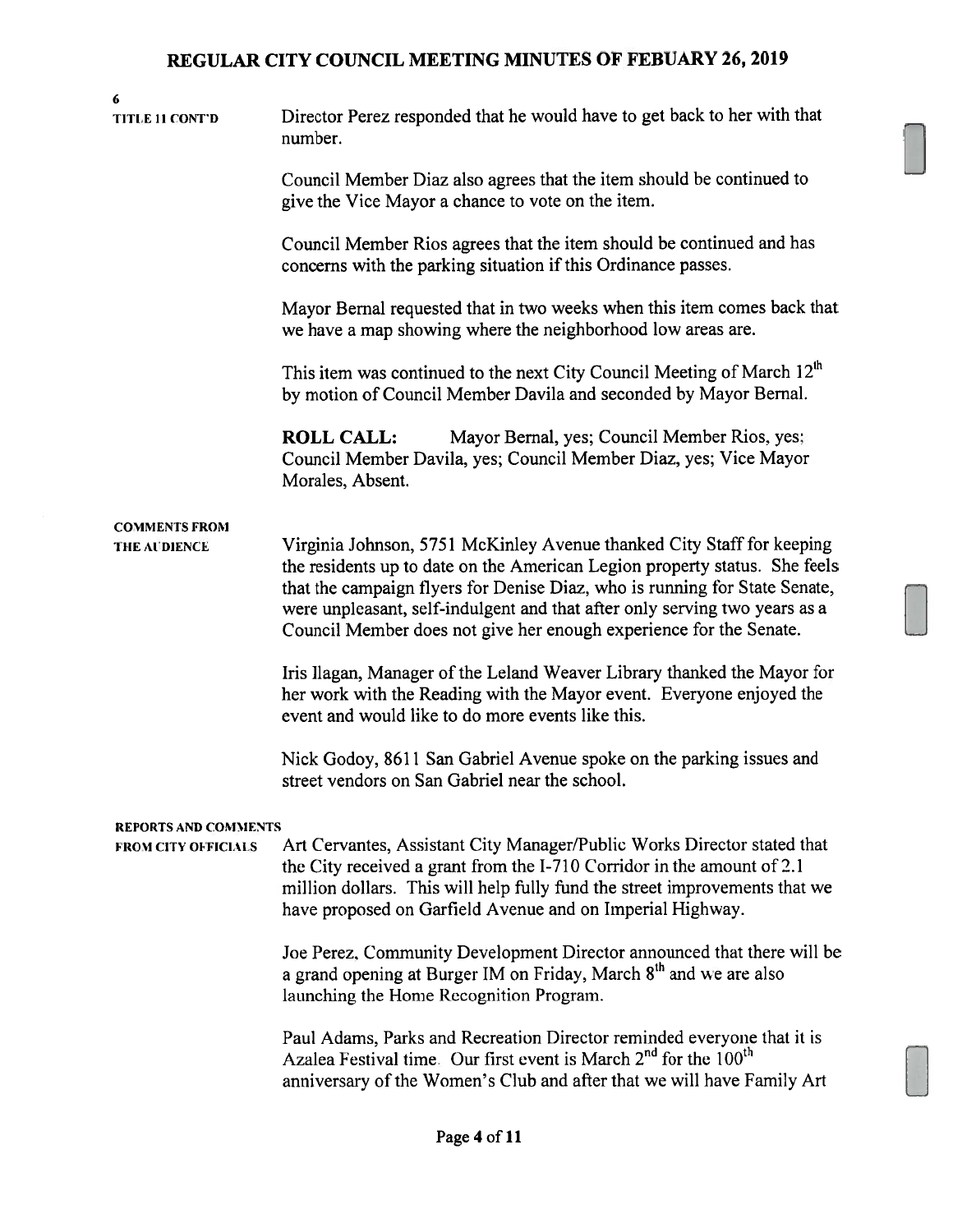REPORTS ND COMMENTS FROM CITY OFFICIALS

CONT'D Day. In preparation for some of our upcoming grant applications, we will have a number of community meetings for public input.

> Carmen Avalos, City Clerk reminded everyone that we have two elections Carmen Avalos, City Clerk reminded everyone that we have two elec<br>coming in the month of March. The first is on March 5<sup>th</sup> for LAUSD coming in the month of March. The first is on March 5<sup>th</sup> for LAUSD<br>Board Seat Number 5. The second is on March 26<sup>th</sup> for a State Senate seat.

Council Member Diaz thanked the Mayor for her work on the Reading with Mayor Event to promote literacy in our community. She is proud to say that she is a candidate for Senate and has the support of her Council colleagues and community leaders. We have the opportunity to elect someone who grew up in our community and understands the needs and challenges that our small businesses go through by voting for her.

Council Member Rios said that the SELA Collaborative is hosting a Census Forum this week at South Gate Park Auditorium. On March 22nd at the East Los Angeles College they are hosting a ground breaking ceremony for the new campus. He is also a part of the Metro Service Council which tries to come up with ways to improve bus routes and rail systems.

Council Member Davila thanked the Mayor for the great Reading with the Mayor event. She enjoyed the Aquarium of the Pacific truck that provided a great opportunity of the kids to get close to sea life and again thanked the Mayor for funding this activity. She stated that today is sixteen years since the recalls and the start of cleaning up our City. She congratulated the residents and staff for helping us take back our City.

Mayor Bernal attended the County Sanitation meeting on February 13<sup>th</sup> and received on update on the wage and labor disputes. She met with the SELA Collaborative executive director and had the opportunity to discuss their strategic plan. She wants to urge our staffto think outside the box to find out what is possible to house this group in our area. She met with South Gate's Farmers Market representative and was happy to see their willingness to explore them coming to the City on other days beside Monday.

Mayor Bernal said that the Budget Sub-Committee met last week and was very informational. They received presentations from the Parks and the Police Departments about what we are going to review in the Budget meetings going forward. Council Member Davila joined the Mayor in an emergency prep meeting today to go over what our roles and responsibilities would be in the event of an emergency. She feels that the City Clerk and City Treasurer should be included in these meetings as well.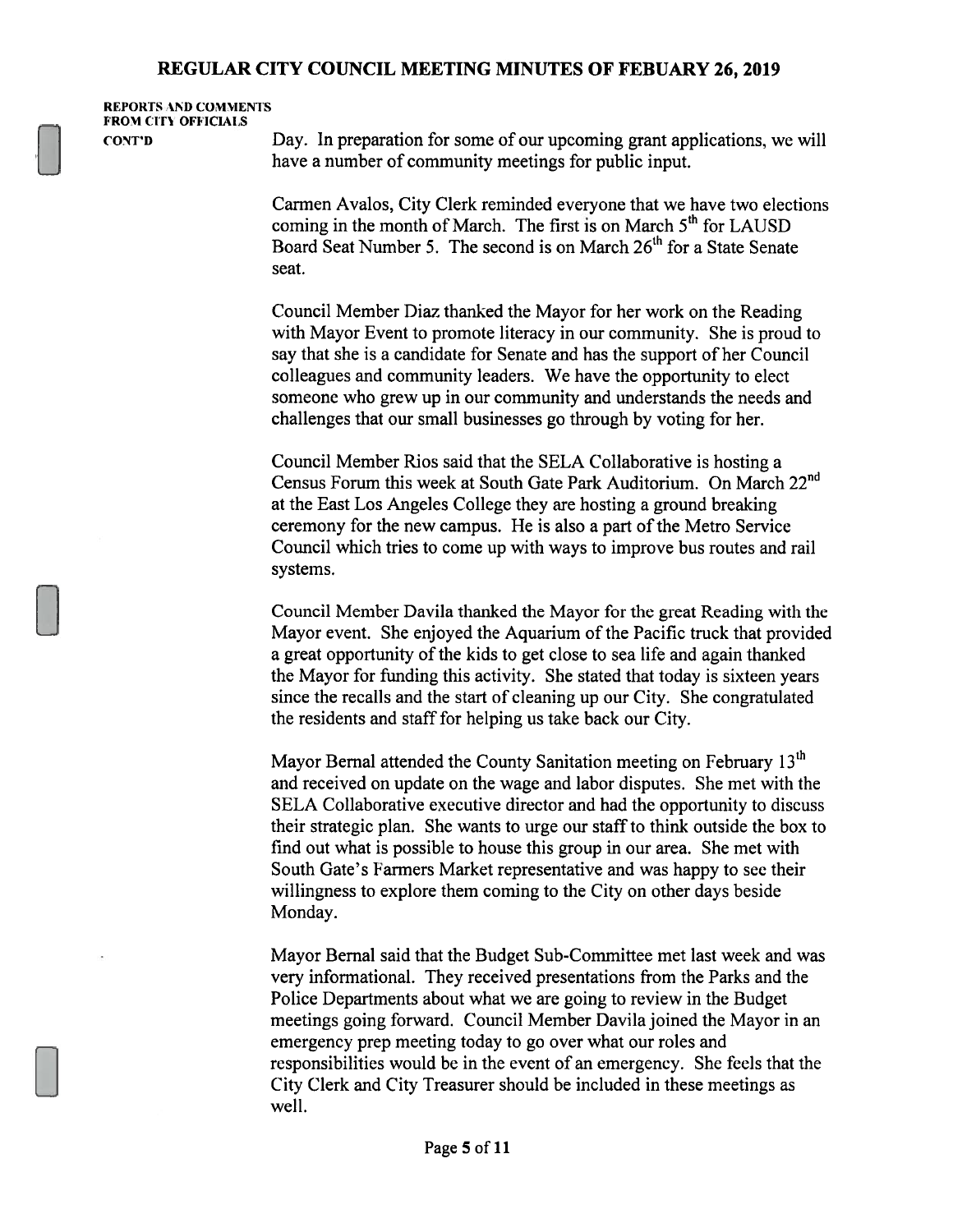#### REPORTS AND COMMENTS FROM CITY OFFICIALS

UON'ID Lastly. with Reading with the Mayor, is an event that she wanted to bring to the community and she hopes that every Mayor from this point forward continues to highlight the importance of literacy and have this event. She knows that she could have thought more strategically and had someone sponsor the Aquarium of the Pacific but for this year didn't mind contributing out of her own pocket. She really valued the fact that the moment we had to switch locations, Iris jumped right on board with the help of staff and made it happen. We had at least 380 children and families visit the mobile units. We also had a fund raiser going on at the same time. Her mentee Veronica Ramirez is a student at the International Learning Center at Legacy High School is conducting a fundraiser to bring a spay/neuter mobile unit to have 30 animals receive the service for free. They raised close to \$900.00 but needed \$3,000.00 hut the organization that was going to bring the unit was able to find funding to bring it for free. Mayor Bernal closed by saying that the different races going on has been mentioned tonight and she has received personal calls to ask why she is supporting Council Member Diaz and what experience does she have. Anyone on this dais that claims that they have done it alone is wrong. She understands that maybe the fliers say it in a certain way however she

hopes that the community understands that we don't work alone. She believes that it is time that we have local representation from someone who went to our local schools and lives in our community.

CONSENT CALENDAR Agenda Items 10, 11, 12, 13, 15, 16, and 19 were approved by motion of Council Member Davila and seconded by Mayor Bernal. Items 7. 8, 9, 14, 17, and 18 were pulled for discussion.

7

**TWEEDY BLVD** The City Council considered:

- a. Waiving the reading in full and adopting Ordinance No. 2359 adding new Section 11.28.030 (Tweedy Boulevard Specific Plan). to Chapter 11.28 (Specific Plans), of Title 11 (Zoning), of the South Gate Municipal Code;
- b. Adopting a Resolution approving General Plan Amendment No. 2019-01 by adding place types "Light Industrial/Flex and Manufacturing Distribution" to the Tweedy Educational District and changing the residential General Plan designation of a portion of the General Plan area from Neighborhood-Low to Neighborhood Medium: and

[Z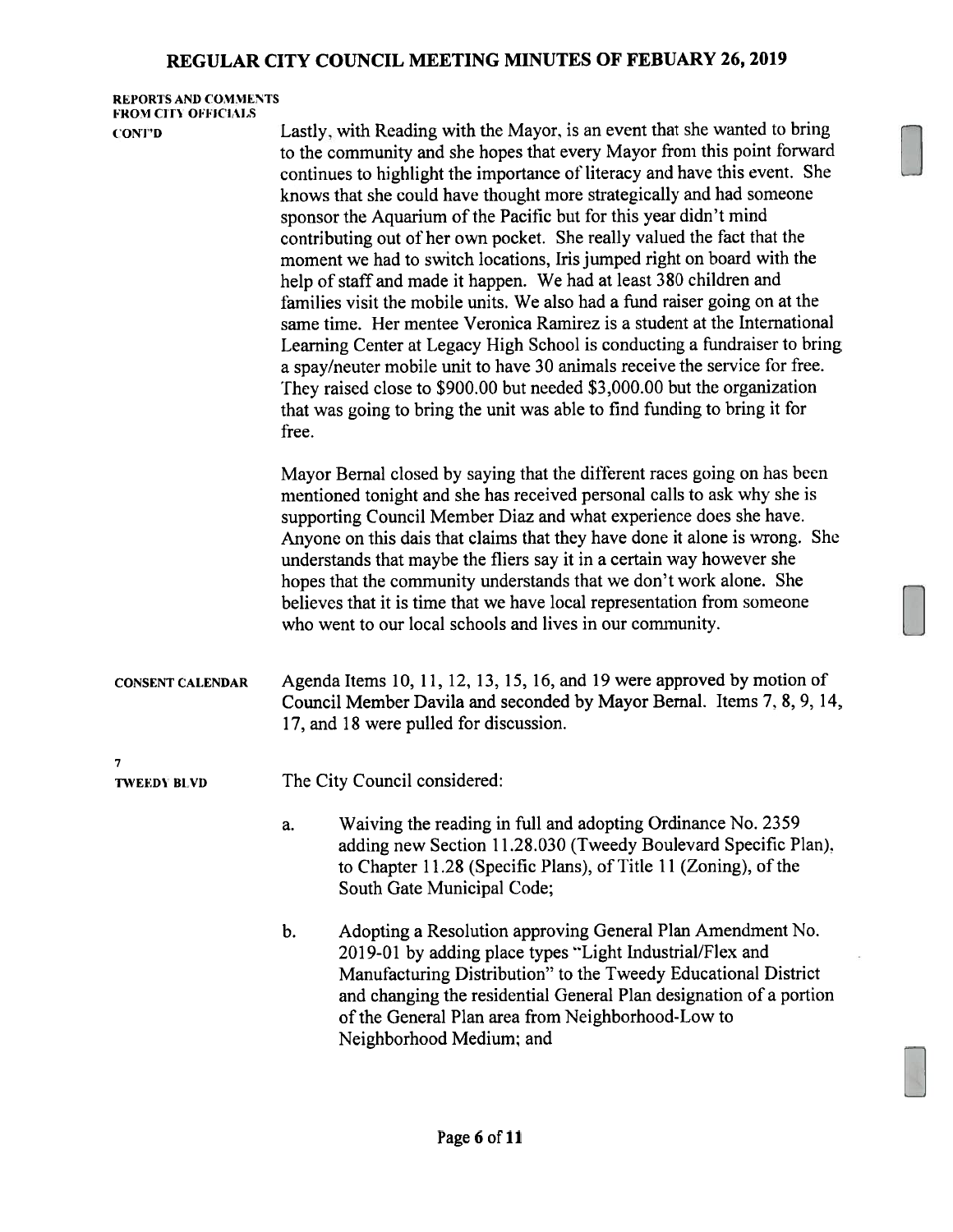| 7                         |    |                                                                                                                                                                                                                                                                                                                                                       |
|---------------------------|----|-------------------------------------------------------------------------------------------------------------------------------------------------------------------------------------------------------------------------------------------------------------------------------------------------------------------------------------------------------|
| <b>TWEEDY BLVD CONT'D</b> | c. | Adopting a Resolution approving the Initial Study and Negative<br>Declaration, dated April 19, 2017, pertaining to the Tweedy<br>Boulevard Specific Plan.                                                                                                                                                                                             |
|                           |    | This item was continued to the next City Council Meeting of March 12 <sup>th</sup><br>by motion of Council Member Rios and seconded by Council Member<br>Davila due to a possible conflict of interest by Council Member Davila<br>and Council Member Diaz.                                                                                           |
| 8<br><b>RETIREMENT</b>    |    | The City Council approved A and B by motion of Council Member Davila<br>and seconded by Mayor Bernal.                                                                                                                                                                                                                                                 |
|                           | a. | Adopted Resolution No. 7844 entitled - A Resolution of the City<br>Council of the City of South Gate, California, determining that<br>Hanna Campos is entitled to an industrial disability retirement,<br>within the meaning of the Public Employees' Retirement Law,<br>arising out of and in the course of her employment; and                      |
|                           | b. | Authorized the California Public Employees' Retirement System<br>(CalPERS) to process the Disability Retirement application of<br>Hanna Campos, Police Sergeant.                                                                                                                                                                                      |
| 9<br><b>RETIREMENT</b>    |    | The City Council approved A and B by motion of Council Member Davila<br>and seconded by Mayor Bernal.                                                                                                                                                                                                                                                 |
|                           | a. | Adopted Resolution No. 7844 entitled - A Resolution of the City<br>Council of the City of South Gate, California, determining that<br>Frank J. Rivera is entitled to an industrial disability retirement,<br>within the meaning of the Public Employees' Retirement Law,<br>arising out of and in the course of his employment; and                   |
|                           | b. | Authorized the California Public Employees' Retirement System<br>(CalPERS) to process the Disability Retirement application of<br>Frank J. Rivera, Police Lieutenant.                                                                                                                                                                                 |
| 10<br><b>APPOINTMENT</b>  |    | The City Council adopted Resolution No. 7846 entitled - A Resolution of<br>the City Council of the City of South Gate, California, amending<br>Resolution No. 6454 (Salary Resolution and Position Classification Plan)<br>to update the job specification of the Records Coordinator position in the<br>City Clerk's Office during consent calendar. |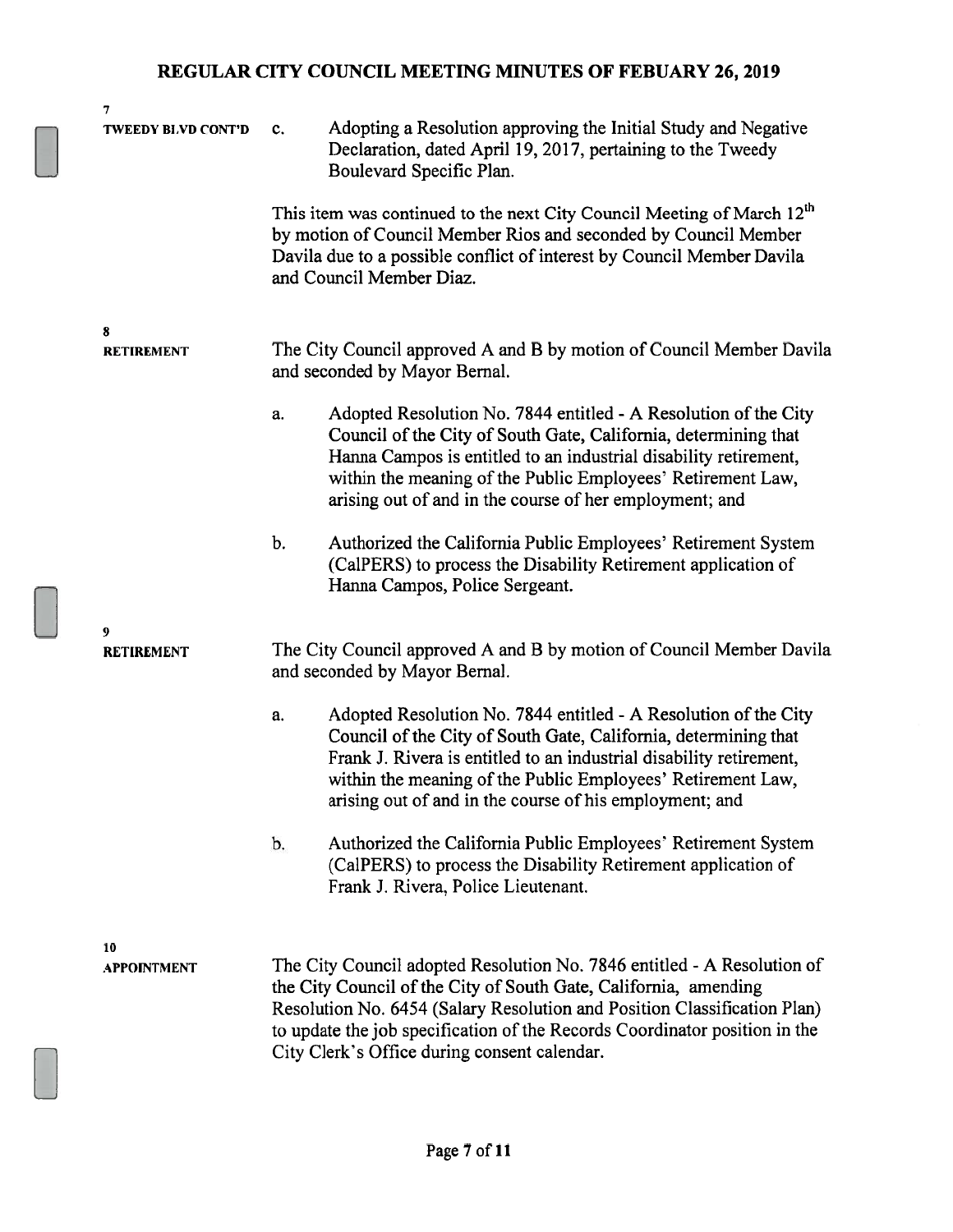| 11<br><b>SGMEA</b>         |               | The City Council approved A and B during consent calendar.                                                                                                                                                                                                  |
|----------------------------|---------------|-------------------------------------------------------------------------------------------------------------------------------------------------------------------------------------------------------------------------------------------------------------|
|                            | a.            | Approved the Side Letter of Agreement with the South Gate<br>Municipal Employees Association regarding probationary periods<br>for civilian employees in the Police Department; and                                                                         |
|                            | $\mathbf b$ . | Authorized the Mayor to execute the Side Letter of Agreement in a<br>form acceptable to the City Attorney.                                                                                                                                                  |
| 12<br><b>SGPMMA</b>        |               | The City Council approved A and B during consent calendar.                                                                                                                                                                                                  |
|                            | a.            | Approved the Side Letter of Agreement with the South Gate<br>Professional and Mid Management Association regarding<br>probationary periods for civilian employees in the Police<br>Department; and                                                          |
|                            | b.            | Authorized the Mayor to execute the Side Letter of Agreement in a<br>form acceptable to the City Attorney.                                                                                                                                                  |
| 13<br><b>PARK PROGRAMS</b> | calendar.     | The City Council considered approved A, B, and C during consent                                                                                                                                                                                             |
|                            | a.            | Approved Amendment No. 2 to Contract No. 2701 with Harbor<br>Area Farmers Markets to operate the Farmers Market at South<br>Gate Park for an additional five year term;                                                                                     |
|                            | b.            | Authorized the Mayor to execute Amendment No. 2 in a form<br>acceptable to the City Attorney; and                                                                                                                                                           |
|                            | c.            | Authorized the Director of Parks & Recreation to execute any<br>additional documents as may be required to properly implement<br>and manage the Farmers Market.                                                                                             |
| 14<br><b>RIVERLA</b>       |               | The City Council approved A and B by motion of Mayor Bernal and<br>seconded by Council Member Davila.                                                                                                                                                       |
|                            | a.            | Approved a Memorandum of Understanding (Contract No. 3508)<br>with the RiverLA to pursue grant funding to prepare a feasibility<br>study for the construction of a new park in the Los Angeles River,<br>for a three-year term, at no cost to the City; and |
|                            | $\mathbf b$ . | Authorized the Mayor to execute the Memorandum of<br>Understanding in a form acceptable to the City Attorney.                                                                                                                                               |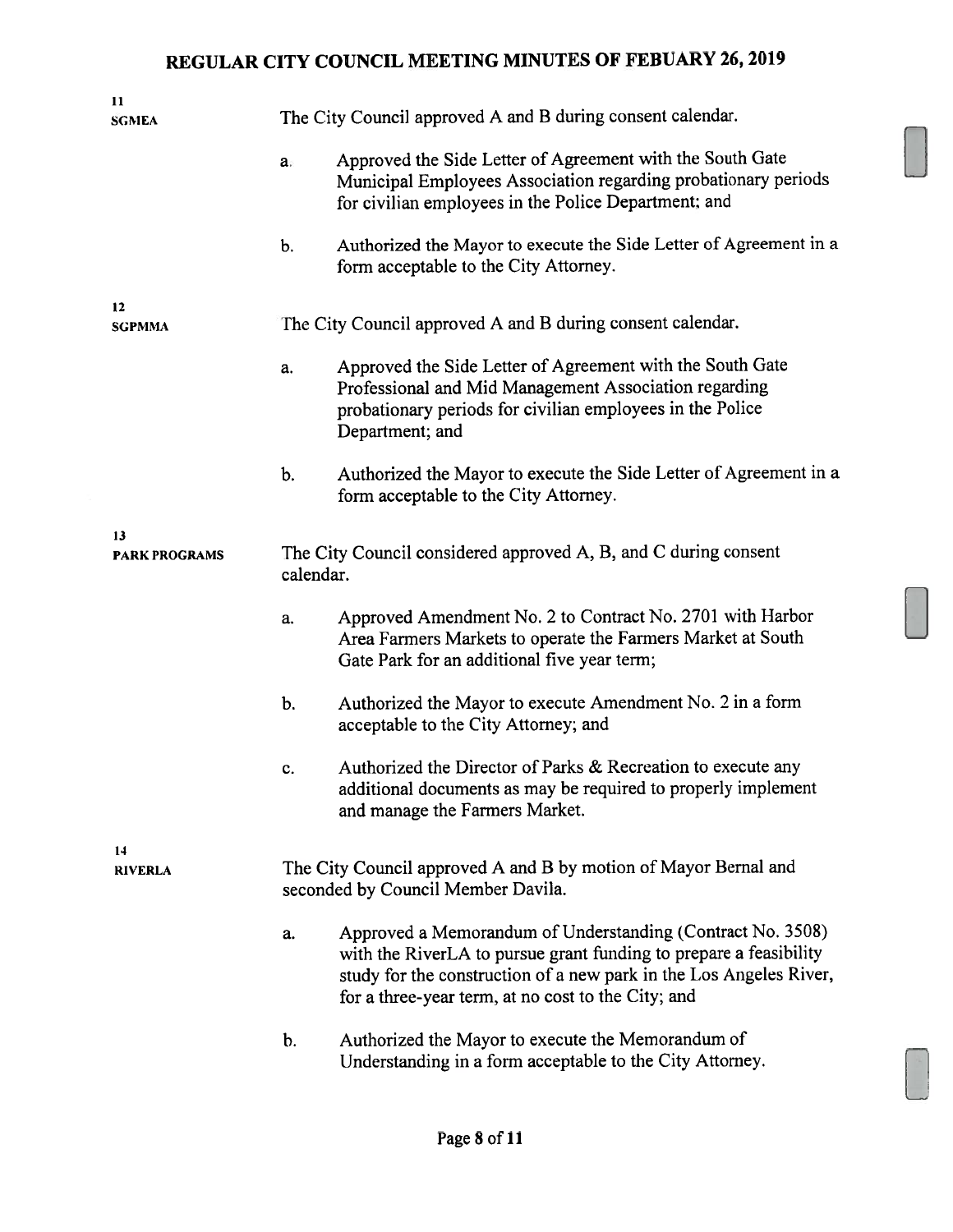| 15                |    |                                                                                                                                                                                                                                                                                                                                                                                  |
|-------------------|----|----------------------------------------------------------------------------------------------------------------------------------------------------------------------------------------------------------------------------------------------------------------------------------------------------------------------------------------------------------------------------------|
| <b>CITY HALL</b>  |    | The City Council approve A, B, and C during consent calendar.                                                                                                                                                                                                                                                                                                                    |
|                   | a. | Approved an Agreement (Contract No. 3509) with Tim Turner dba<br>Turner Signs & Graphics, for the construction of the City Hall<br>Complex Exterior and Interior Wayfinding Signage, City Project<br>No. 502-ARC (Project), in the amount not-to-exceed \$88,162;                                                                                                                |
|                   | b. | Approved the Notice of Exemption for the construction of the<br>Project and direct the City Clerk to file it with the Los Angeles<br>County Recorder's Office; and                                                                                                                                                                                                               |
|                   | c. | Authorized the Mayor to execute the Agreement in a form<br>acceptable to the City Attorney.                                                                                                                                                                                                                                                                                      |
| 16                |    |                                                                                                                                                                                                                                                                                                                                                                                  |
| <b>GRANT DEED</b> |    | The City Council approved A and B during consent calendar.                                                                                                                                                                                                                                                                                                                       |
|                   | a. | Accepted the Grant Deed from Michael Bakhshi, owner, to secure<br>the title to a one-foot strip of land along the northern edge of the<br>property, a five-foot strip of land along the eastern edge of the<br>property, and corner cut-out on the northeast corner of the property<br>located at 4136 Santa Ana Street for roadway purposes, and at no<br>cost to the City; and |
|                   | b. | Authorized the Mayor to execute the Certificate of Acceptance in a<br>form acceptable to the City Attorney.                                                                                                                                                                                                                                                                      |
| 17                |    |                                                                                                                                                                                                                                                                                                                                                                                  |
| <b>EQUIPMENT</b>  |    | The City Council approved A and B by motion of Mayor Bernal and<br>seconded by Council Member Davila.                                                                                                                                                                                                                                                                            |
|                   | a. | Approved a Purchase Order with National Auto Fleet Group for<br>the purchase of two pursuit vehicles and installation of necessary<br>emergency equipment for the Police Department, in the total<br>amount of \$91,121.40; and                                                                                                                                                  |
|                   | b. | Approved a Purchase Order with Motorola/BearCom for the<br>purchase of radio equipment, including installation, labor and<br>programming to outfit these two pursuit vehicles, in the total<br>amount of \$17,113.78.                                                                                                                                                            |
|                   |    |                                                                                                                                                                                                                                                                                                                                                                                  |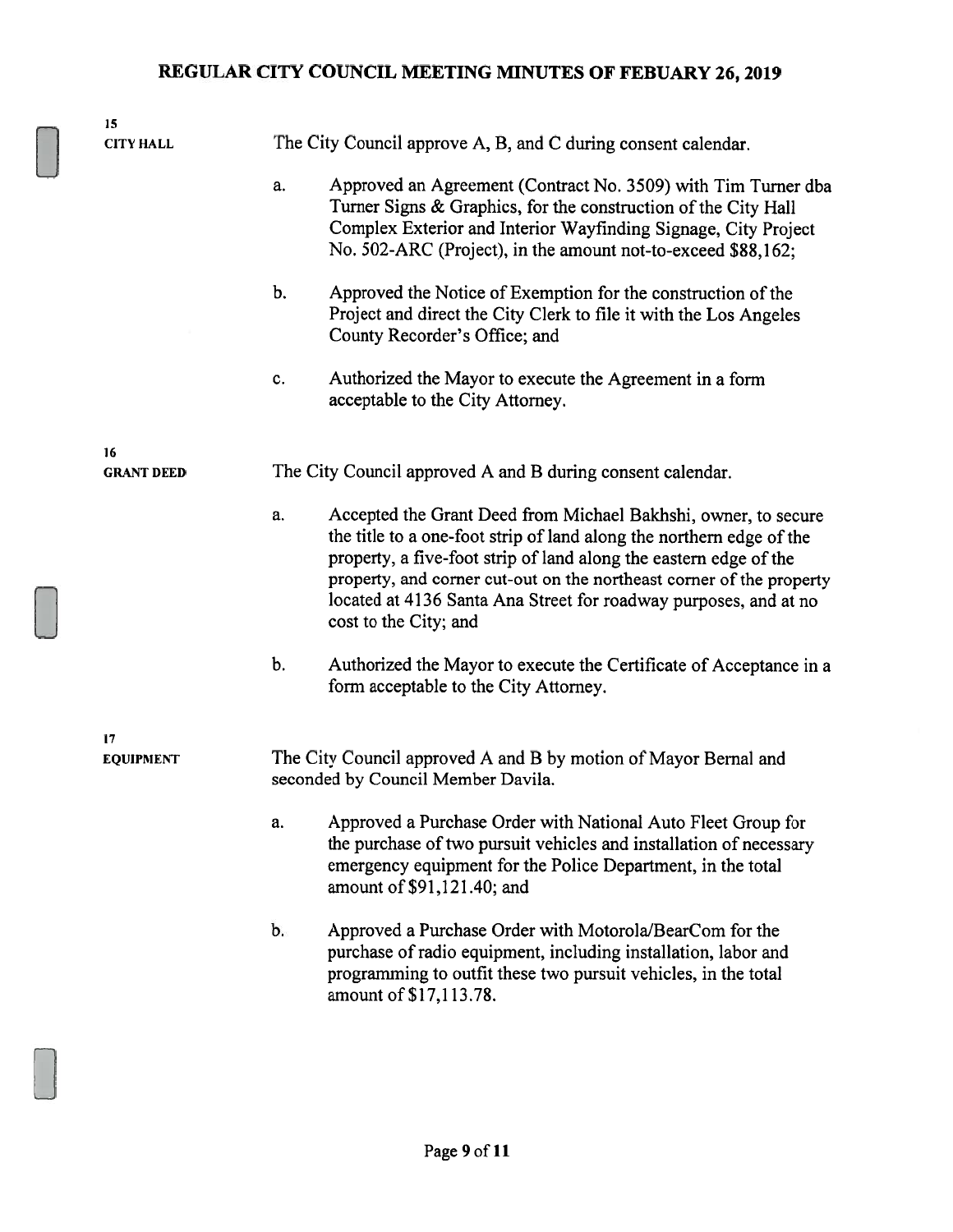| 18                  |                                                                                                                                                                                                                                                                                                                             |                                                                                                                                                                                                                                                                                            |
|---------------------|-----------------------------------------------------------------------------------------------------------------------------------------------------------------------------------------------------------------------------------------------------------------------------------------------------------------------------|--------------------------------------------------------------------------------------------------------------------------------------------------------------------------------------------------------------------------------------------------------------------------------------------|
| <b>EQUIPMENT</b>    | The City Council approved A and B by motion of Mayor Bernal and<br>seconded by Council Member Davila.                                                                                                                                                                                                                       |                                                                                                                                                                                                                                                                                            |
|                     | a.                                                                                                                                                                                                                                                                                                                          | Authorized the purchase of five Chevy Bolt Electric Vehicles from<br>National Auto Fleet Group through Sourcewell, in an amount not-<br>to-exceed \$193,291; and                                                                                                                           |
|                     | b.                                                                                                                                                                                                                                                                                                                          | Authorized the Mayor to execute the documents necessary to<br>purchase the vehicles in forms acceptable to the City Attorney.                                                                                                                                                              |
| 19<br><b>POLICE</b> | The City Council approved A and B during consent calendar.                                                                                                                                                                                                                                                                  |                                                                                                                                                                                                                                                                                            |
|                     | a.                                                                                                                                                                                                                                                                                                                          | Accepted completion of construction of the South Gate Police<br>Department Wellness Center, City Project No. 552-ARC, effective<br>January 4, 2019; and                                                                                                                                    |
|                     | b.                                                                                                                                                                                                                                                                                                                          | Directed the City Clerk to file a Notice of Completion with Los<br>Angeles County Recorder's Office.                                                                                                                                                                                       |
| 20                  |                                                                                                                                                                                                                                                                                                                             |                                                                                                                                                                                                                                                                                            |
| <b>SALARY</b>       | The City Council authorized a Resolution be approved based on the<br>template Resolution attached to the staff report for the Mayors signature<br>reflecting the salary increase of 3.5% effective retroactively to June 24,<br>2018 for the City Clerk by motion of Mayor Bernal and seconded by<br>Council Member Davila. |                                                                                                                                                                                                                                                                                            |
|                     |                                                                                                                                                                                                                                                                                                                             | Mayor Bernal requested that the City Attorney prepare a memo to City<br>Council informing them of the options that they would have if the City<br>Clerk position became vacant and went to another person without the level<br>of qualifications that our current City Clerk holds.        |
| <b>HOMELESS</b>     | The City Council agreed to provide a letter of support for the program and<br>acknowledging that our City receives services from Helpline Youth<br>Counseling in lieu of approving a Memorandum of Understanding by<br>motion of Mayor Bernal and seconded by Council Member Davila.                                        |                                                                                                                                                                                                                                                                                            |
|                     | a.                                                                                                                                                                                                                                                                                                                          | Approving a Memorandum of Understanding (MOU) with<br>Helpline Youth Counseling, Inc. (HYC) for submittal of an<br>application to Los Angeles Homeless Services Authority (LAHSA)<br>for a \$75,000 homeless funding grant to assist homeless<br>individuals over a three year period; and |
|                     | b.                                                                                                                                                                                                                                                                                                                          | Authorizing the Mayor to execute the MOU in a form acceptable<br>to the City Attorney.                                                                                                                                                                                                     |